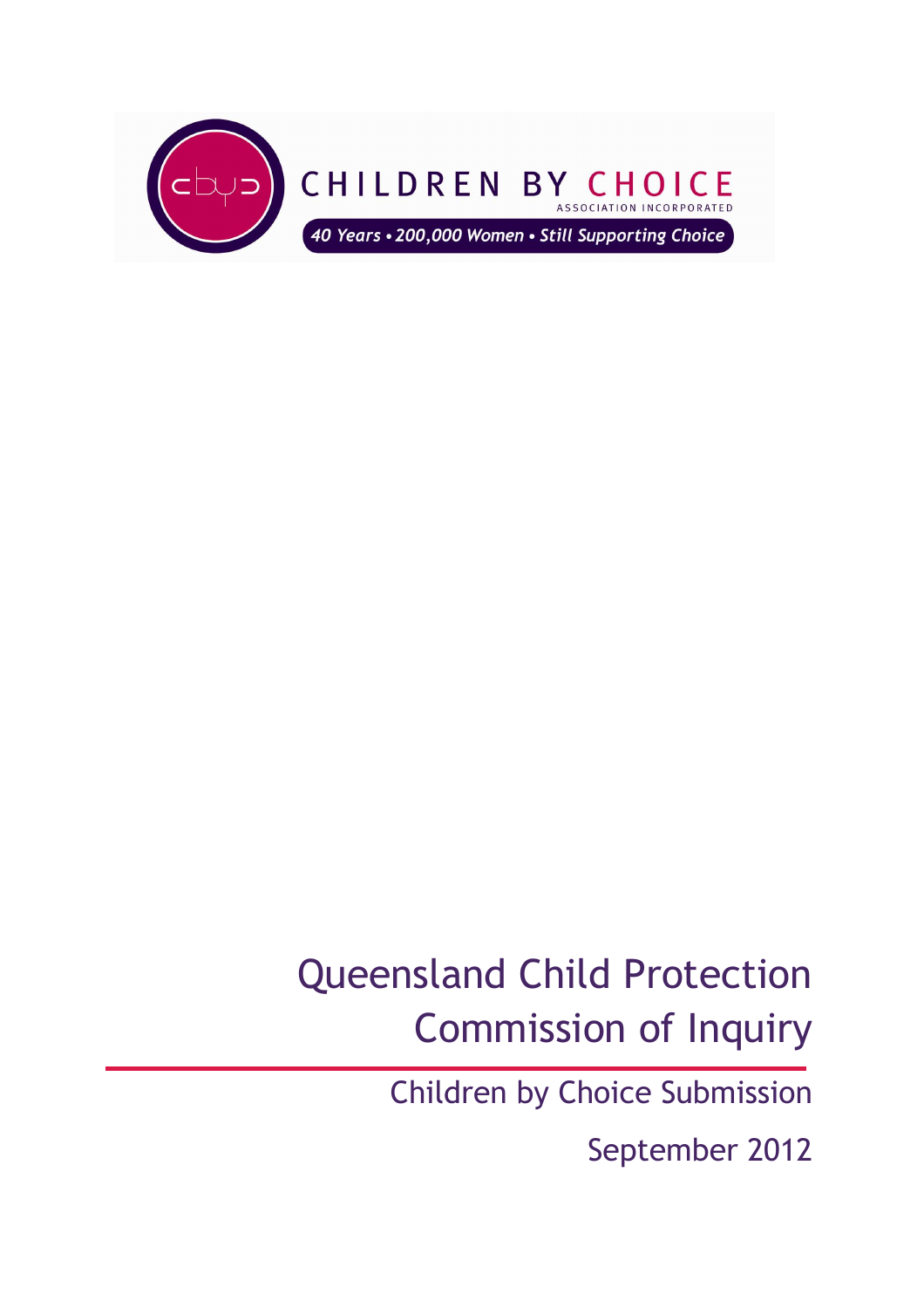### **About Children by Choice**

Children by Choice provides counselling, information and education services on all options with an unplanned pregnancy, including abortion, adoption and parenting. We provide a Queensland-wide counselling, information and referral service to women experiencing unplanned pregnancy, deliver sexual and reproductive health education sessions in schools, and offer training for GPs and other health and community professionals on unplanned pregnancy options. We also advocate for improvements to law and policy that would increase women's access to reproductive health services.

Children by Choice supports women's access to all options with an unplanned pregnancy, including abortion, and have been involved in helping women access these options since the service began operation in 1972. Children by Choice is the only stand-alone pro-choice women's service dedicated to unplanned pregnancy in Australia. We are recognised nationally and internationally as a key advocacy group for the needs and rights of women in relation to access to reproductive health services with regard to unplanned pregnancy.

In 2011-12 we received a total of 2584 client contacts, ranging in age from under 14 to over 50.

#### **About this submission**

This submission will examine issues relating to Section C of the Commission of Inquiry Terms of Reference, as follows:

c) reviewing the effectiveness of Queensland's current child protection system in the following areas:

- i. Whether the current use of available resources across the child protection system in adequate and whether resources could be used more efficiently;
- ii. The current Queensland government response to children and families in the child protection system including the appropriateness of the level of, and support for, frontline staffing;
- iii. Tertiary child protection interventions, case management, service standards, decision making frameworks and child protection court and tribunal processes; and
- iv. The transition of children through, and exiting the child protection system.

**Children by Choice also endorses the two submissions to this Inquiry from Family Planning Queensland, and all the recommendations contained therein.** 

### **Contact**

Kate Marsh, Public Liaison Officer

T 07 3357 9933 | E katem@childrenbychoice.org.au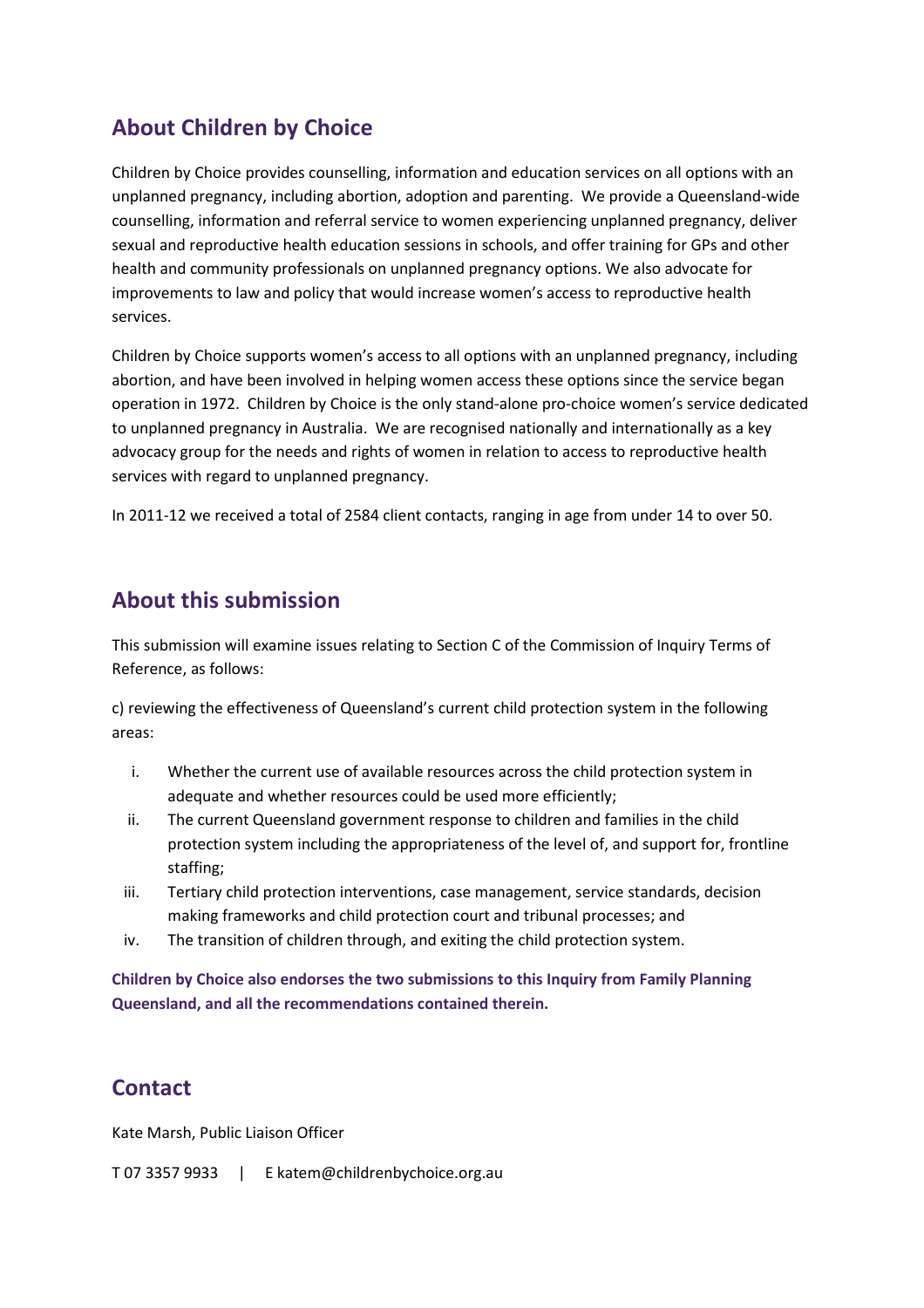#### **Women with children in care: facilitating reunification**

Children by Choice speaks to a significant number of women each year with existing children already in the care of the Department. Women in these situations experiencing a subsequent pregnancy often express a fear that if they continue the pregnancy, the baby will be removed at birth.

*"You do not want to watch as another child is ripped away from you by DoCS, to feel their suffering and to feel your suffering. This is why an abortion was the best thing for me." –* Children by Choice client, Brisbane: September 2012.

*"I just don't want to have another baby to give to the Department."*  – Children by Choice client, Brisbane: March 2012.

A further pregnancy can pose additional barriers to reunification. This is particularly the case with Children by Choice clients where family violence in the home against the mother and children was the reason for the child's removal. The links between domestic violence and reproductive coercion are well established<sup>1</sup>. In resourcing the child protection system to respond effectively to the impact of domestic violence on children's safety, it is crucial for the Department to be able to support women to re-establish reproductive control. Another pregnancy and birth creates further ties with a violent ex-partner as well as placing additional financial and emotional pressures on women struggling to rebuild their lives.

Women with children in care in the child protection system are often very economically and socially marginalised and therefore at higher risk of unintended and unwanted pregnancy<sup>2</sup>. However in Queensland, contraceptive services are not free and pregnancy termination is not generally available in the public hospital system. This can create significant barriers to women with existing children in care who want to prevent the birth of another child.

*Kara was on the Gold Coast and had just found out she was 8 weeks pregnant when she called Children by Choice. She was 31 and had four children in care, who'd been removed due to drug and alcohol problems. She had left her partner and entered a rehabilitation program when she discovered her pregnancy. Worried about the effect of the drugs on her fetus and on her ability to cope with another pregnancy and birth while going through withdrawal, she wanted to terminate the pregnancy, but had no financial resources to support this. Children by Choice were able to support her with \$100, but she still required a further \$330 to access a procedure at her closest clinic. Several other services were approached for help, but none could assist. With Kara's permission, Children by Choice contacted her local MP to ask for assistance, who said that Child Safety should be able to assist her financially. When informed about the Department's previous reluctance to assist women in this situation, and the high likelihood of their response being simply to remove the baby from Kara's care after birth, the MP also suggested contacting Child Safety in NSW, where one of Kara's children was in care. Neither Department was prepared to assist her.* 

l

<sup>&</sup>lt;sup>1</sup> See for example *The Facts on Reproductive Health and Partner Abuse*, by Futures Without Violence, San Francisco USA. Available online at

http://www.futureswithoutviolence.org/userfiles/file/Children\_and\_Families/Reproductive.pdf.

 $^2$  LB Finer & MR Zolna (2006) 'Unintended Pregnancy in the United States: incidence and disparities', *Contraception*, November 2011, 84(5), 478-485.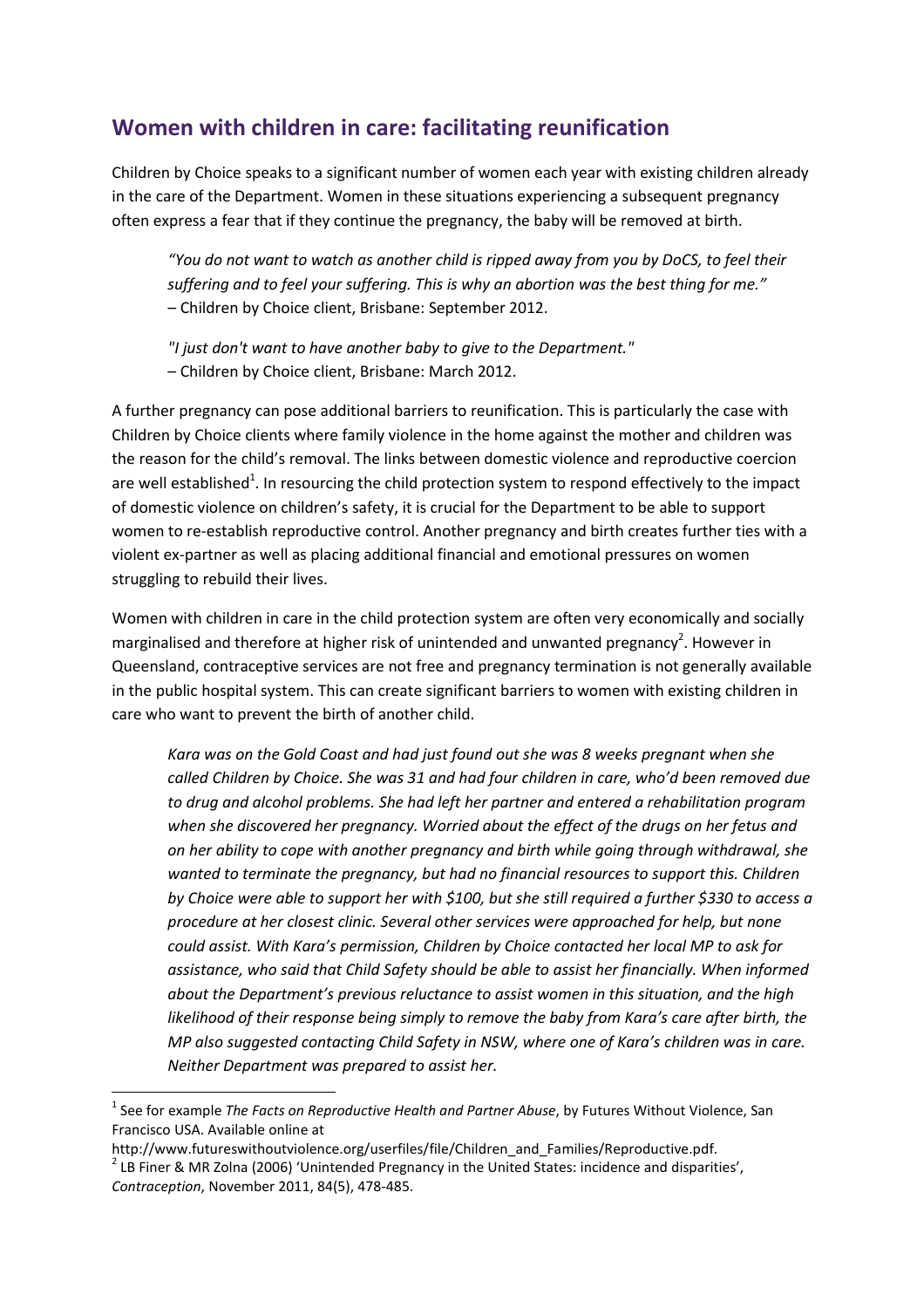In Kara's case, providing \$330 in order to help her access a pregnancy termination could have avoided a considerable expenditure by the Department on providing care for her existing children.

Assisting women with existing children in care to control their fertility – in terms of access to both contraceptive and abortion services – should form an important part of case management plans aimed at facilitating reunification. Long acting reversible contraceptive is extremely affordable over the span of its use but requires a relatively high one-off cost outlay for the woman; abortion services are not widely available and cost upwards of \$400. Providing this small amount of financial assistance to women where they express a need for help controlling their fertility would be a more efficient use of resources than extending periods of care for children whose parents are unsupported to look after them.

**Recommendation: Extend better support to parents who have had children removed to enable, where appropriate, earlier reunification and shorter periods in out of home care. This support should include discretionary funding that may be used to support parents to improve their capacity and situation to enable them to care for their children. For women, this includes controlling their fertility to prevent further pregnancies and births.** 

### **Young women in care: sexual and reproductive health**

Young people in care are more likely to experience poor sexual and reproductive health than the general population. As a group, they are:

• More likely to experience earlier onset of sexual activity;

 $\overline{\phantom{0}}$ 

- Less likely to engage in safe sex practices or use contraception consistently;
- More likely to have a sexually transmitted infection (STI); and
- More likely to experience teen pregnancy and have children at a younger age<sup>3</sup>.

Evidence-based and age-appropriate sexuality education can delay the onset of sexual activity and increases contraceptive use amongst young people<sup>4</sup>. However, children and young people in care are less likely to access school-based sexuality education than their peers<sup>1</sup>. Given the disruptive nature of some young people's education due to multiple or unstable placements, this is not an issue that can be fixed via mandatory sexuality curriculum only delivered in school settings.

*"I went through a lot of placements while I was in care – Residential, Kinship and Foster, and the foster ones weren't - none of them, I think, were more than a few months… Altogether, it would have been up to about 15. Um, it's a bit confusing to count, because I went to some of the placements more than one time."* – Kimberley <sup>5</sup>

<sup>3</sup> H Brennan (2008) *Settings and Solutions: Supporting access to sexuality and relationships information for children in care*. Family Planning Queensland, Brisbane. Available online through the Department of Communities website:

http://www.communities.qld.gov.au/resources/childsafety/about-us/research/documents/settings-solutions.pdf.  $4$  (2009) Comprehensive Sex Education: Research and Results. Advocates for Youth, Washington USA. Available online at http://advocatesforyouth.org/storage/advfy/documents/fscse.pdf.

<sup>&</sup>lt;sup>5</sup> J Brockie (host) (6 March 2012) "Removing Kids" on Insight. SBS Television, Sydney. Video and transcript available online at http://www.sbs.com.au/insight/episode/overview/455/Removing-Kids.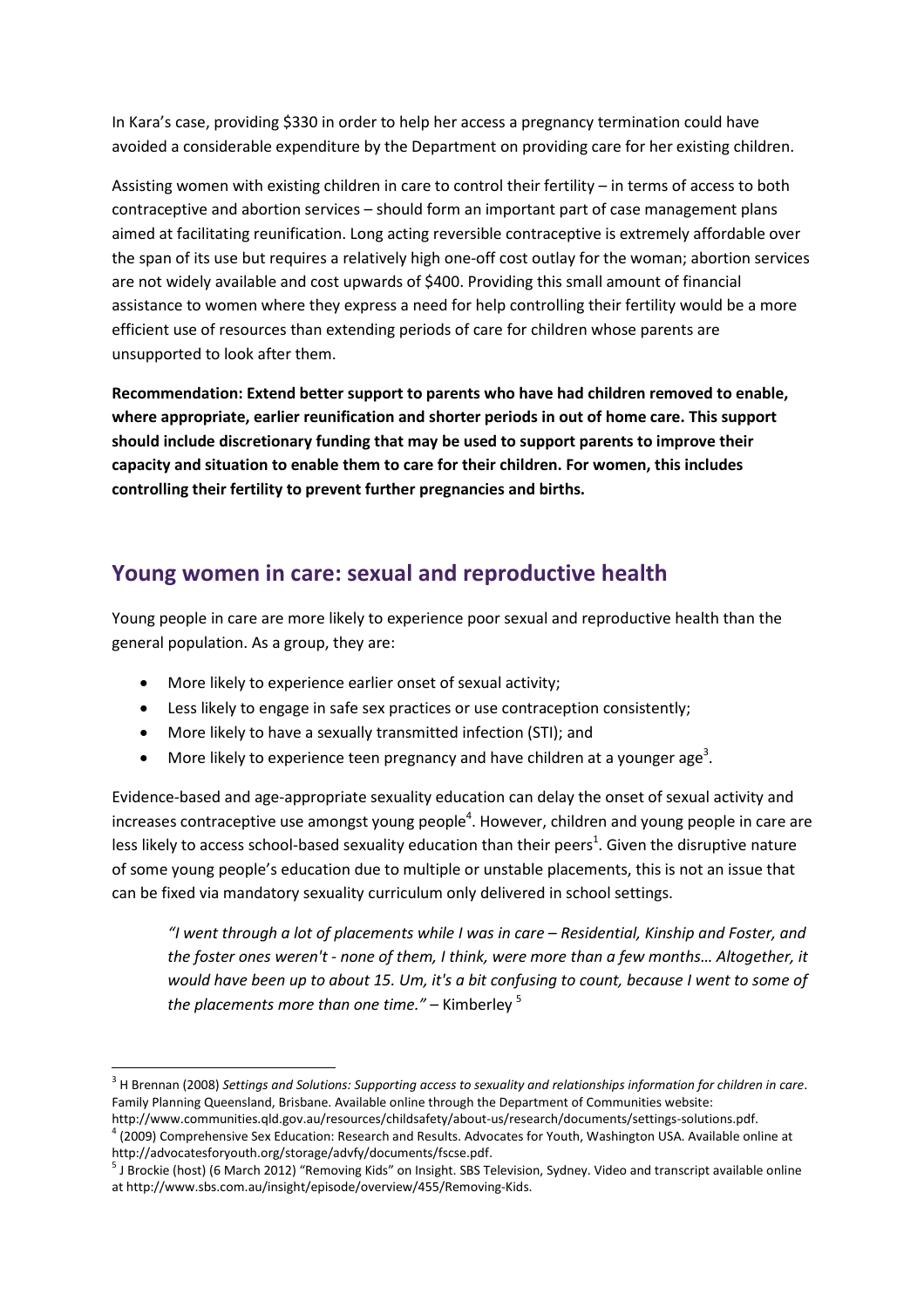As well as impacting on education, this type of disruption can isolate young people and make it difficult for them to form bonds with adults or workers they trust. Young people in these circumstances may not have anyone they feel comfortable with or trust to talk to about sexual health, further reducing their access to information.

"*I didn't know I could ask them about sex .They [carers] talked about their family and stuff*  but never about contraception, or saying yes, or saying no." – Angel <sup>6</sup>

 *"I just felt unsafe the whole time. I don't ever remember feeling safe or secure or happy or cared for or wanted or normal."* – Kimberley <sup>3</sup>

 These poor health outcomes have both human and financial costs which could be avoided if child protection resources were better allocated to provide sexual health education and information to young people in care. Continuity of care with the same care givers and support people is also important factor in optimising young peoples capacity to protect their sexual and reproductive healht. Enabling children to stay in one care setting for longer and develop positive trusting relationships with primary caregivers, combined with good support, appropriate and accurate information giving from health and allied care professionals, will enhance these young people's health and wellbeing.

**Recommendation: better allocation of resources within the child protection system to support carers and workers to discuss sexual and reproductive health with children and young people in care.** 

#### **Young women in care: pregnancy and parenting**

Young women who are already in care or who have a care experience are more likely to experience teenage pregnancy or become a young parent than their peers<sup>1</sup>. This is partly due to lack of access to contraceptives and sexual health information or education, but anecdotally due to positive views of parenting held by young women in care – the idea of 'having someone to love me unconditionally'.

Family Planning Queensland:

 $\overline{a}$ 

*Young women in care were reported to be twice as likely to be pregnant than young women not in care (Mayden, 1995). In Polit et al (1989) 37% of the young women had experienced a pregnancy whilst in care and Cook (1994) reports that 60% had given birth to at least one child compared to 24% of the general population. Australian studies also indicate that young women who had been in care have a higher percentage of earlier pregnancy and parenting. In the Cashmore and Paxman study (1996) nearly a third of the young women were pregnant or had a child within 12 months of leaving care (p. 76) <sup>1</sup> .* 

<sup>6</sup> G Livingstone & H Brennan (2010) *Innovation and Sexuality Education: activities and resources for supporting children and young people in care.* Paper presented to the Australian Foster and Kinship Carers Partnership National Conference August 2010, Hobart. Available online at

http://afkcp.org.au/files/afkcp\_national\_conference\_2010/afkcp\_national\_conference\_2010\_georgina\_livingstone\_holly brennan.pdf.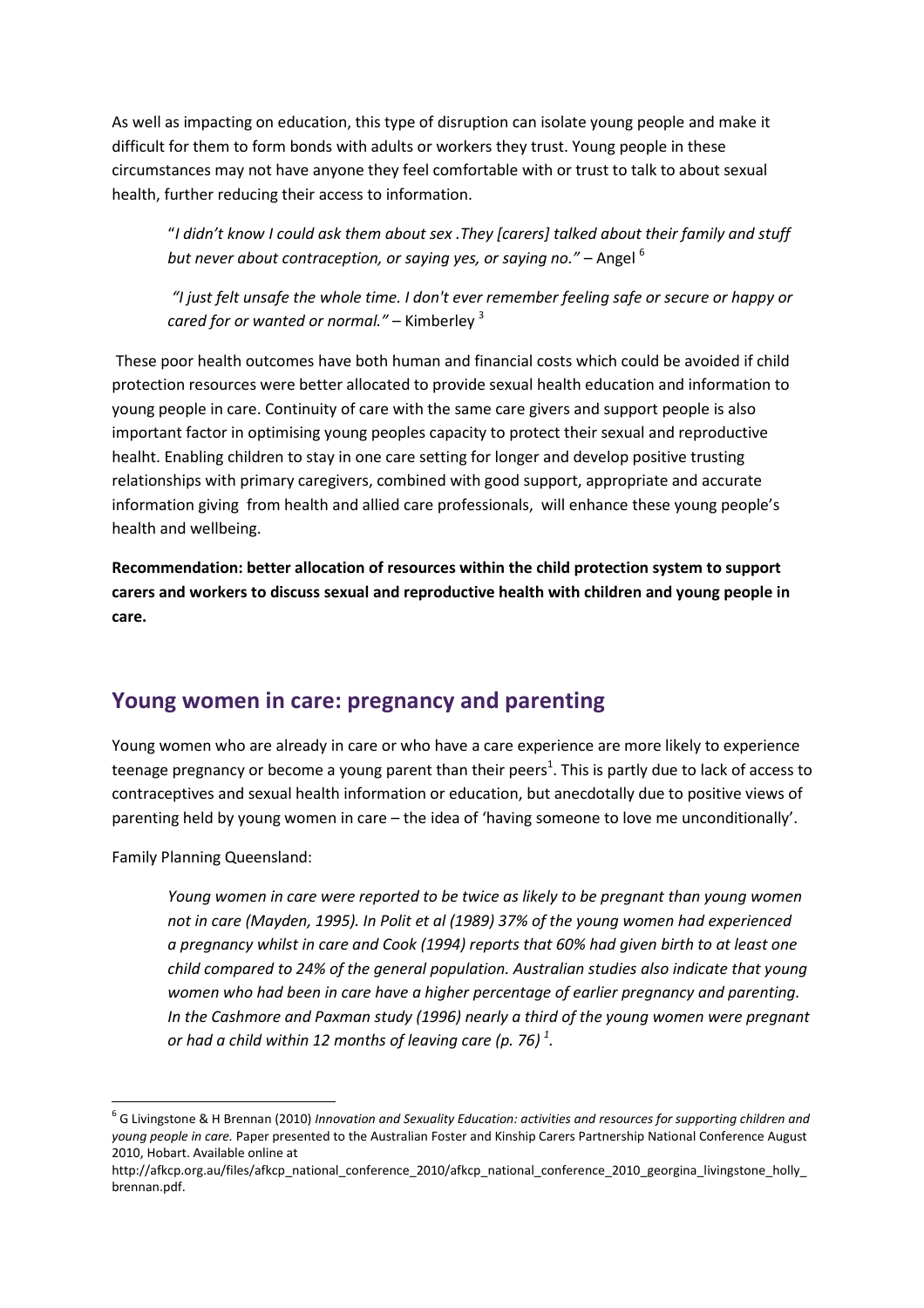In regards to teenage pregnancy, poor outcomes in terms of education, income and health are all more likely for both mother and child when compared to women in older age brackets. It is reasonable to assume that these outcomes may be exacerbated for young women in care and their children, given high levels of social isolation which may occur and fewer support resources to draw upon.

Frequently the babies born to young women in care are taken into care themselves, sometimes separately to the young woman herself due to lack of appropriate or available care options. Children by Choice was recently informed of the case of Maria (not her real name):

*Maria is 14 and lives in a residential care facility in a regional Queensland town, with three other young people. She became pregnant when living in this facility, at the age of 13, and gave birth to a daughter in mid 2012. The Department of Child Safety assessed that the residential facility was not safe enough for a baby, so issued an order to remove the child and place her with foster carers. Maria remains in the residential and sometimes gets daytime visits with her daughter; despite strongly expressing her wish that they remain in placement together, the Department was unable to find a placement that would take both Maria and her baby.* 

*"I know families, like, young people who have had babies themselves, but they were in care. There's a cycle where their kids are ending up in care. So talking about kids who have been in care, but what about their kids? They are in care too. It's just a continuous cycle. Where are we gonna stop?"* – Jessica <sup>3</sup>

*"I think a lot of families go into it [the care system, because] pregnancies are accidental, they are lumped with these kids and they are still kids themselves."* – Luke <sup>3</sup>

**Recommendation: Reducing the rate of unplanned pregnancy in young women in care by supporting better access to sexual health information and services. This includes support for resourcing of professional community organisations which can provide this information and service for young people and their carers, eg Family Planning Queensland.** 

**Recommendation: Increasing the resources dedicated to placements which are supportive of young parents, to allow young women and their babies to remain together.** 

## **Young women at risk: pregnancy and termination in girls aged under 14**

In Queensland, provision of pregnancy termination in public hospitals is very limited and the vast majority of pregnancy terminations are performed in a small number of private health facilities, that are required to be licensed by Queensland Health and subject to the Clinical Services Capability Framework (CSCF) Version 3.0, enacted in October 2011. Children by Choice has concerns about